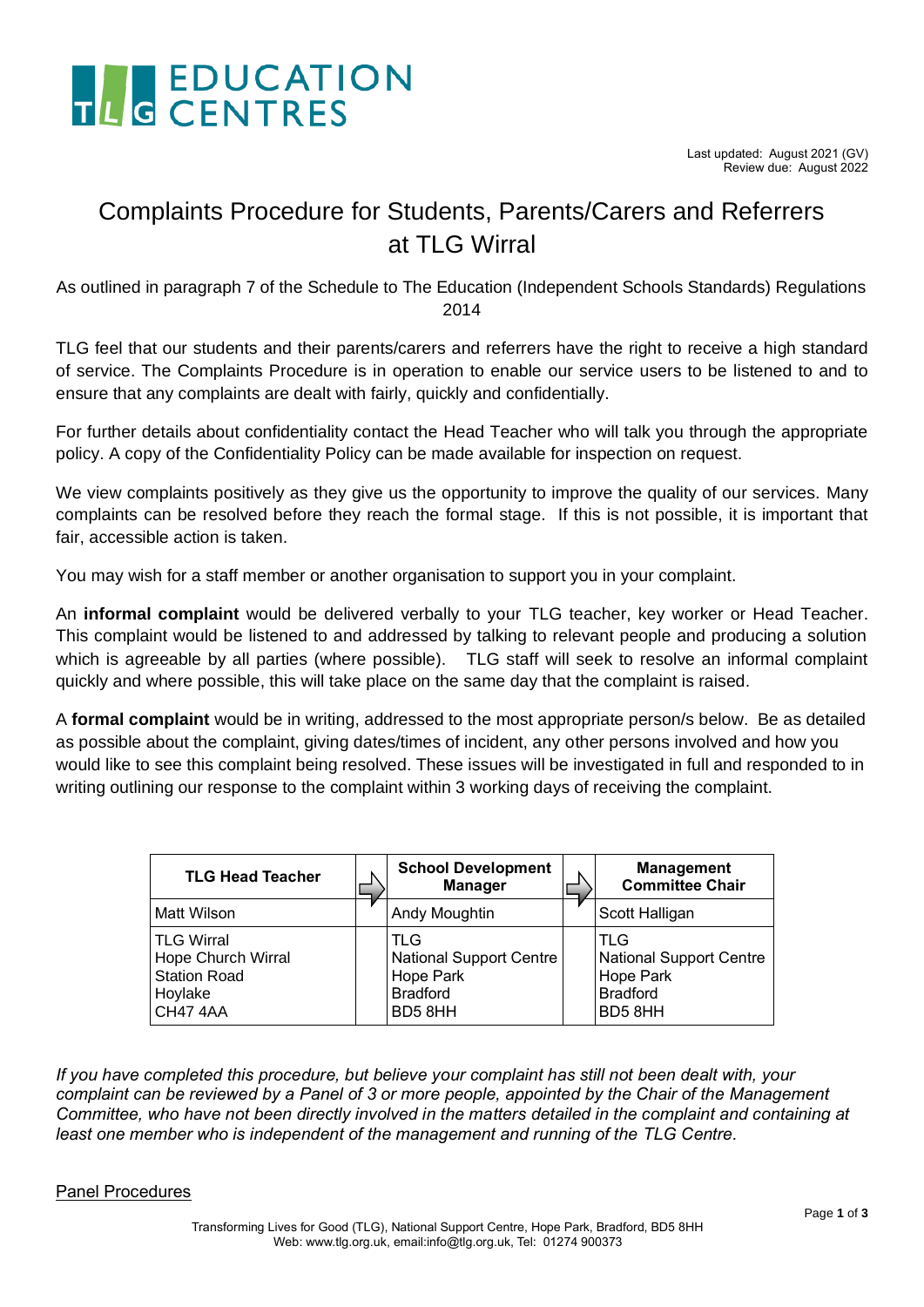# THE EDUCATION

Parents would be welcome to attend the Panel Hearing(s), arranged at a time suitable for them to attend. The Panel Hearing should take place as soon as possible after it is requested and must be within 14 days. Parents may be accompanied if they wish.

The Panel is expected to make findings and recommendations available within 5 working days. Copies of these written findings and recommendations will be sent by electronic mail or otherwise given to the complainant and where relevant, the person complained about. They will also be available for inspection on the school premises by the Chair of Management Committee and the Head Teacher.

### Records

Written records of all formal complaints, responses, meetings, and action taken regardless of whether they are upheld or resolved at the formal stage or proceed to a Panel Hearing, will be kept by TLG. Documents will be kept confidential except where the Secretary of State or a body conducting an inspection under section 109 of the 2008 Act requests access to them. A further record of the number of 'formal complaints' received in the preceding school year will be available on request.

*Further support and advice is also available from:*

**Citizens Advice Bureau** 

Pasture Rd,

Moreton,

**Wirral** 

CH46 8SA

Tel:0808 278 7848